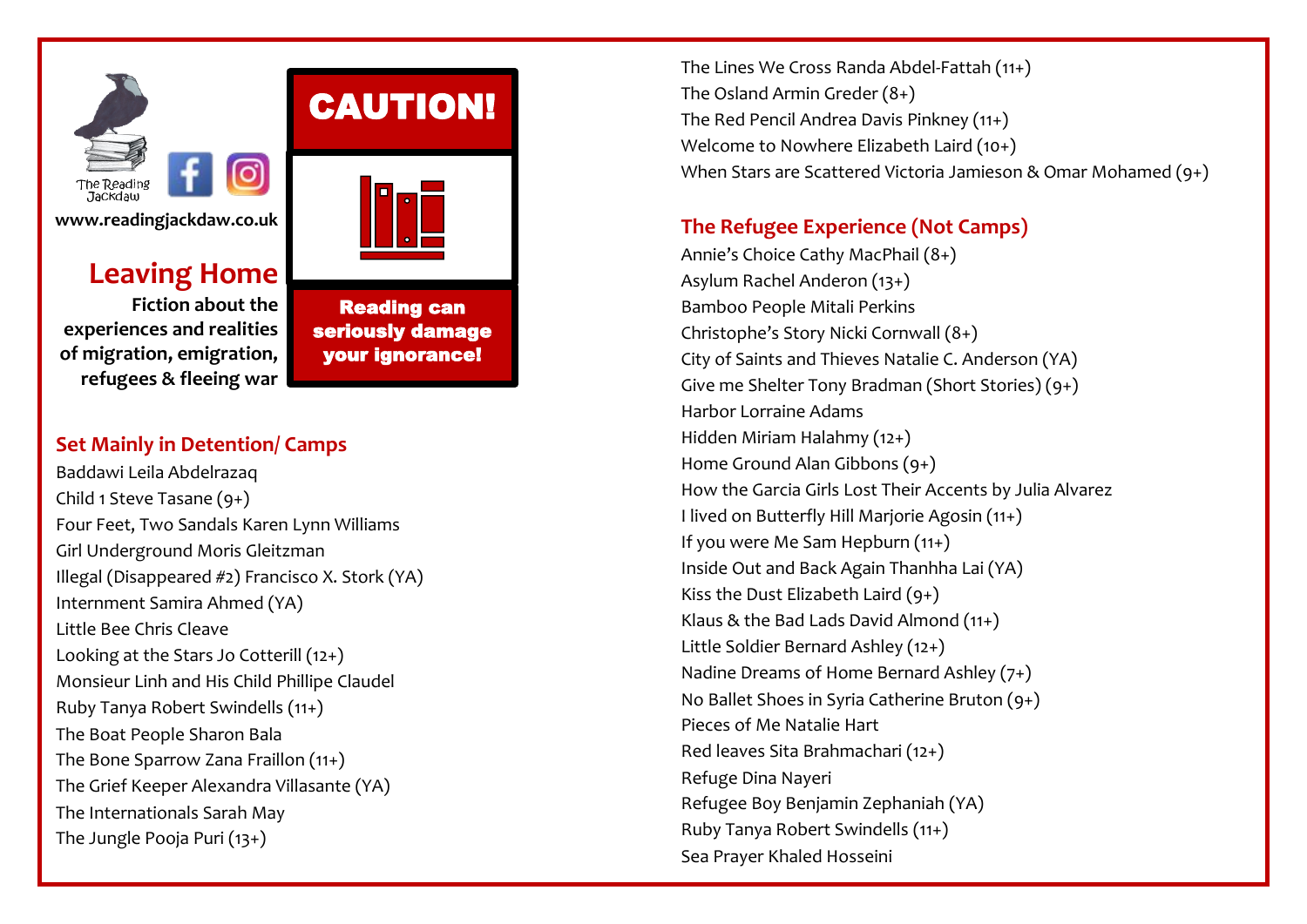[Suite Française](http://www.barnesandnoble.com/w/suite-francaise-irene-nemirovsky/1100267503?ean=9781400096275) Irène Némirovsky Sweetness in the Belly Camilla Gibb The Amazing Adventures of Kavalier & Clay Michael Chabon The Beautiful Things That Heaven Bears Dinaw Mengestu The Boy at the Back of the Class Onjali Q. Rauf  $(7+)$ The End of Time Gavin Extence The Fox Girl and The White Gazelle (11+) The Good Braider Terry Farish The Illegal Lawrence Hill The Island Armin Greder (9+) The Kite Runner Khaled Hosseini The Lines we Cross Randa Abdel-Fattah (11+) The Muslims Zanib Mian  $(7+)$ The Other Hand Chris Cleave The Other Side of Truth Beverley Naidoo (13+) The Refugees (Short Stories) Viet Thanh Nguyen The Weight of Water Sarah Crossan (11+) Threads Sophia Bennett (11+) We Need New Names NoViolet Bulwayo Web of Lies Beverley Naidoo (11+) What Is the What David Eggers When Hitler Stole Pink Rabbit Judith Kerr (8+)

### **Refugee Journeys**

90 Miles to Havana Enrique Flores-Galbis (10+) A Dangerous Crossing Jane Mitchell (9+) A land of Permanent Goodbyes [Atia Abawi](https://www.lovereading4kids.co.uk/author/Atia-Abawi/gd/Atia-Abawi.html) (YA) A Long Walk to Water Linda Sue Park A Story like the Wind Gill Lewis (7+) [Across A Hundred Mountains](http://www.barnesandnoble.com/w/across-a-hundred-mountains-reyna-grande/1100625790?ean=9780743269582) Reyna Grande After Tomorrow Gillian Cross (11+)

Alpha Abidjan to Gare du Nord [Bessora](https://www.lovereading4kids.co.uk/author/4472/Bessora.html) (11+) Azzi in Between Sarah Garland (7+) Between Shades of Gray Ruta Sepetys (YA) Boy 87 Ele Fountain (11+) Boy Overboard Morris Gleitzman (9+) Day of the Pelican Katherine Paterson (13+) Exit West Mohsin Hamid Girl. Boy. Sea. Chris Vick (YA) Illegal: A graphic novel telling one boy's epic journey to Europe Eoin  $Colfer(11+)$ In the Sea There are Crocodiles Fabio Geda Now is the Time for Running Michael Williams (13+) On two feet and wings Abbas Kazerooni (11+) One Crow Alone Sophie Crockett (12+) Oranges in No Man's land Elizabeth Laird (8+) Running on the Roof of the World Jess Butterworth (9+) Salt to the Sea Ruta Sepetys (13+) Shadow Michael Morpurgo (9+) [Suite Française](http://www.barnesandnoble.com/w/suite-francaise-irene-nemirovsky/1100267503?ean=9781400096275) Irène Némirovsky Sweetness in the Belly Camilla Gibb The Beekeeper of Aleppo Christy Lefteri The Best We Could Do: An Illustrated Memoir Thi Bui The Good Braider Terry Farish The Night Diary [Veera Hiranandani](https://www.lovereading4kids.co.uk/author/Veera-Hiranandani/gd/Veera-Hiranandani.html) (11+) The Ones That Disappeared Zana Fraillon (13+) The Red Pencil Andrea Davis Pinkney (11+) The Silver Sword Ian Serraillier (7+) The Wheel of Surya, Jamila Gavin (12+) These are the Names Tommy Wieringa Under the Persimmon Tree Suzanne Fisher Staples (Children) What Is the What David Eggers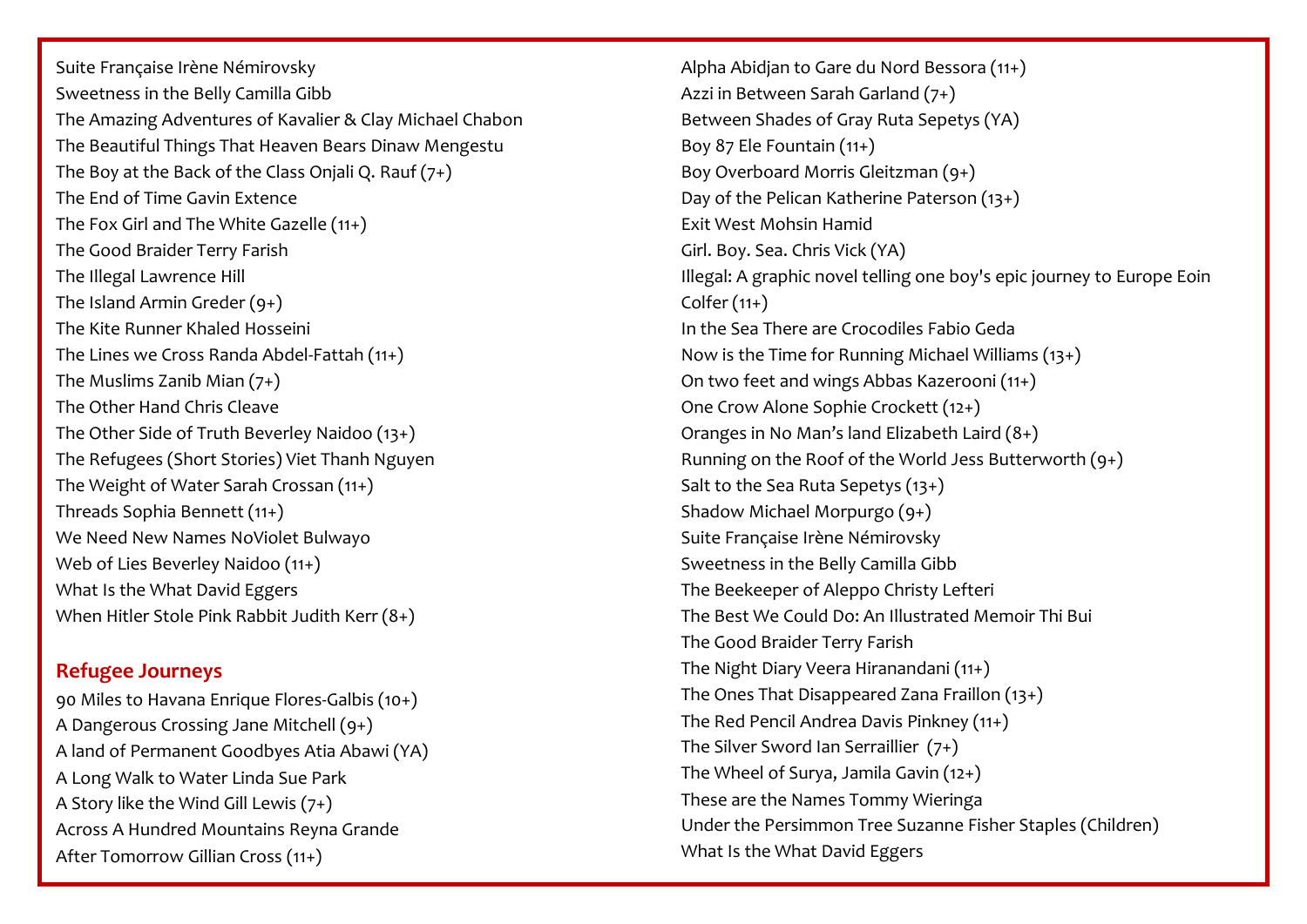#### **Holocaust Journeys**

A Faraway Island Annika Thor (9+ Anna and the Swallow Man Gavriel Savit (13+) Far to Go Alison Pick Faraway Home Marilyn Taylor (AGE??) Good-bye Marianne Irene N. Watts My Family for the War Anne C. Voorhoeve (YA) Once Morris Gleitzman (8+) Other People's Houses Lore Segal The Last Train to London Meg White Clayton The Star and The Shamrock Jean Grainger Welcome to Nowhere Elizabeth Laird (11+) When Hitler Stole Pink Rabbit Judith Kerr (8+)

## **The Migrant Experience**

A Bar in Brooklyn Andrei Codrescu (Short Stories) A Concise Chinese-English Dictionary for Lovers Xiaolu Guo Absurdistand Gary Shteyngart America is Not in the Heart Elaine Castillo America Street Ibi Zoboi (YA) Americanah Chimamanda Ngozi Adichie Angela's Ashes by Frank McCourt [Behold the Dreamers](https://www.amazon.com/Behold-Dreamers-Oprahs-Book-Club/dp/0525509712/ref=as_li_ss_tl?ie=UTF8&linkCode=ll1&tag=tastyjason-20&linkId=e0d92a6e5a1bc0cea2eda52ebe15a19f) by Impolo Mbue Better than Gold Fannie Silver (Short Stories) Beyond the Limbo Silence Elizabeth Nunez Brick Lane Monica Ali Brixton Beach Roma Tearne Brooklyn Colm Toibin Call it Sleep Henry Roth Fasting and Feasting Anita Desai

Girl in Red Gaye Hicyilmaz (YA) Home Fire Kamila Shamsie In the Kitchen Monica Ali Interpreter of Maladies Jhumpa Lahiri Middlesex Jeffrey Eugenides Orphan Sisters Lola Jaye Persepolis Marjane Satrapi (YA+) Preparation for the Next Life Atticus Lish Refuge Dina Nayeri Season of Migration Tayeb Salih Tall Story Candy Gourlay (12+) The Amazing Adventures of Kavalier & Clay Michael Chabon The Arrival Shaun Tan (8+) The Book of Unknown Americans by Cristina Henriquez The Boston Girl Anita Diamant The Brief Wondrous Life of Oscar Wao Diazthe frozen The Buddha in the Attic Julie Otsuka The Frozen Waterfall Gaye Hicyilmaz (YA) The House of Broken Angels Luis Alberto Urrea The Immigrant Train and Other Stories (Short Stories) The Intended David Dabydeen The Joy luck Club Amy Tan The Last Illusion Porochista Khakpour The Lazarus Project by Aleksandar Hemon The Moths and Other Stories Helena María Viramontes The Namesake Jhumpa Lahiri The Spirit Catches You and You Fall Down by Anne Fadiman The Winter Garden by Kristin Hannah The Woman Warrior Maxine Hong Kingston Tis Frank McCourt Two Caravans Marina Lewycka